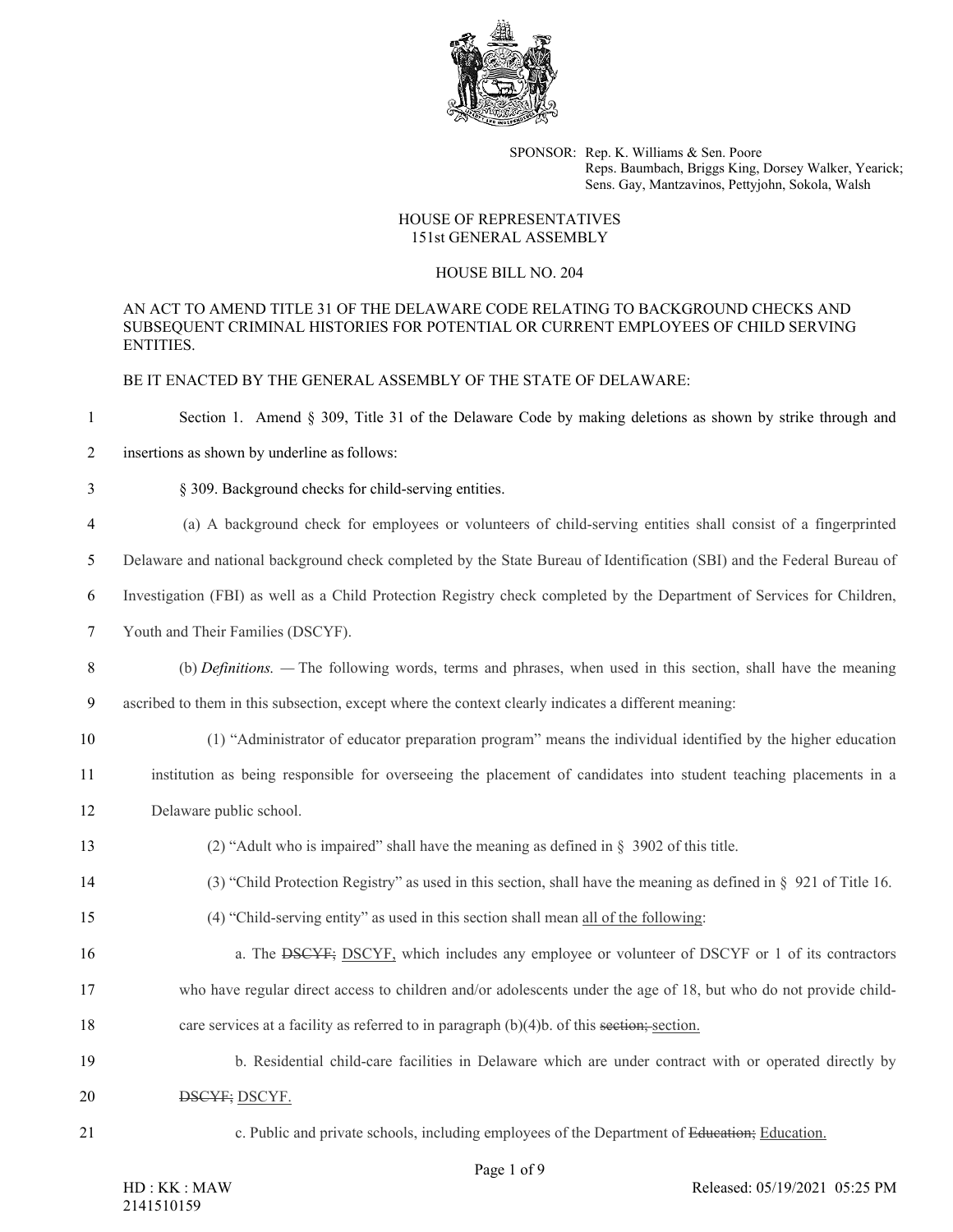| 22 | d. Child-care providers as defined in $\S$ 3002A of Title $14$ ; or 14.                                                  |
|----|--------------------------------------------------------------------------------------------------------------------------|
| 23 | e. Youth camps or summer schools that are exempt from child-care licensing requirements; requirements.                   |
| 24 | f. Facilities and individuals registered and eligible for Federal Child Care Development Block Grant                     |
| 25 | funds through the Delaware Department of Health and Social Services.                                                     |
| 26 | (5) "Contractor" means a person, not an employee, providing services within a child-serving entity and who:              |
| 27 | a. Has regular direct access to children, or children.                                                                   |
| 28 | b. Provides services directly to a child or children.                                                                    |
| 29 | (6) "Conviction" or "convicted" shall have the same meaning as defined in $\S$ 902 of Title 16.                          |
| 30 | (7) "Direct access" means the opportunity to have personal, unsupervised contact with persons receiving care             |
| 31 | or education during the course of one's assigned duties.                                                                 |
| 32 | (8) "Elderly person" shall have the meaning as defined in $\S$ 222 of Title 11.                                          |
| 33 | (9) "Employee" means any person seeking employment for compensation with a child-serving entity, or any                  |
| 34 | person who for any reason has regular direct access to children at a child-serving entity. This definition shall also    |
| 35 | include applicants wishing to become adoptive, foster, or respite parents and their adult household members and any      |
| 36 | person seeking a student teaching placement in a public school.                                                          |
| 37 | (10) "Felony convictions involving physical or sexual assault crimes" shall include: §§ 604-607, 612-613,                |
| 38 | 626, 629-636, 645, 651, 768-780, 782-783A, 785, 787, 802, 803, 1100A-1102, 803, 1100A-1102, 1103A-1103B, 1105,           |
| 39 | 1108-1112B of Title 11, felony convictions of $\S$ 1136 of Title 16, and felony convictions of $\S$ 3913(c) of Title 31. |
| 40 | (11) "Higher education institution" means a Delaware college or university that has a teacher preparation                |
| 41 | program that places candidates into student teaching placements in a Delaware public school.                             |
| 42 | (12) "Misdemeanor convictions against children" shall include: §§601-603, 611, 621, 625-628A,763, 764,                   |
| 43 | 765, 766, 767, 781, 785, 1102, 1103, 1106, 1107 of Title 11, and misdemeanor convictions of § 1136 of Title 16.          |
| 44 | (13) "Private school" means a school having any or all of grades kindergarten through 12, operating under a              |
| 45 | board of trustees and maintaining a faculty and plant which are properly supervised.                                     |
| 46 | (14) "Public school" means any public school and includes any board of education, school district,                       |
| 47 | reorganized school district, special school district, charter school or charter school board and any person acting as an |
| 48 | agent thereof.                                                                                                           |
| 49 | (15) "Student teacher" means an individual participating in a student teaching placement.                                |
| 50 | (16) "Student teaching placement" means a structured, supervised classroom teaching, internship, clinical or             |
| 51 | field experience in a teacher education program in which the student teacher practices the skills being learned in the   |
|    | Page 2 of 9                                                                                                              |

age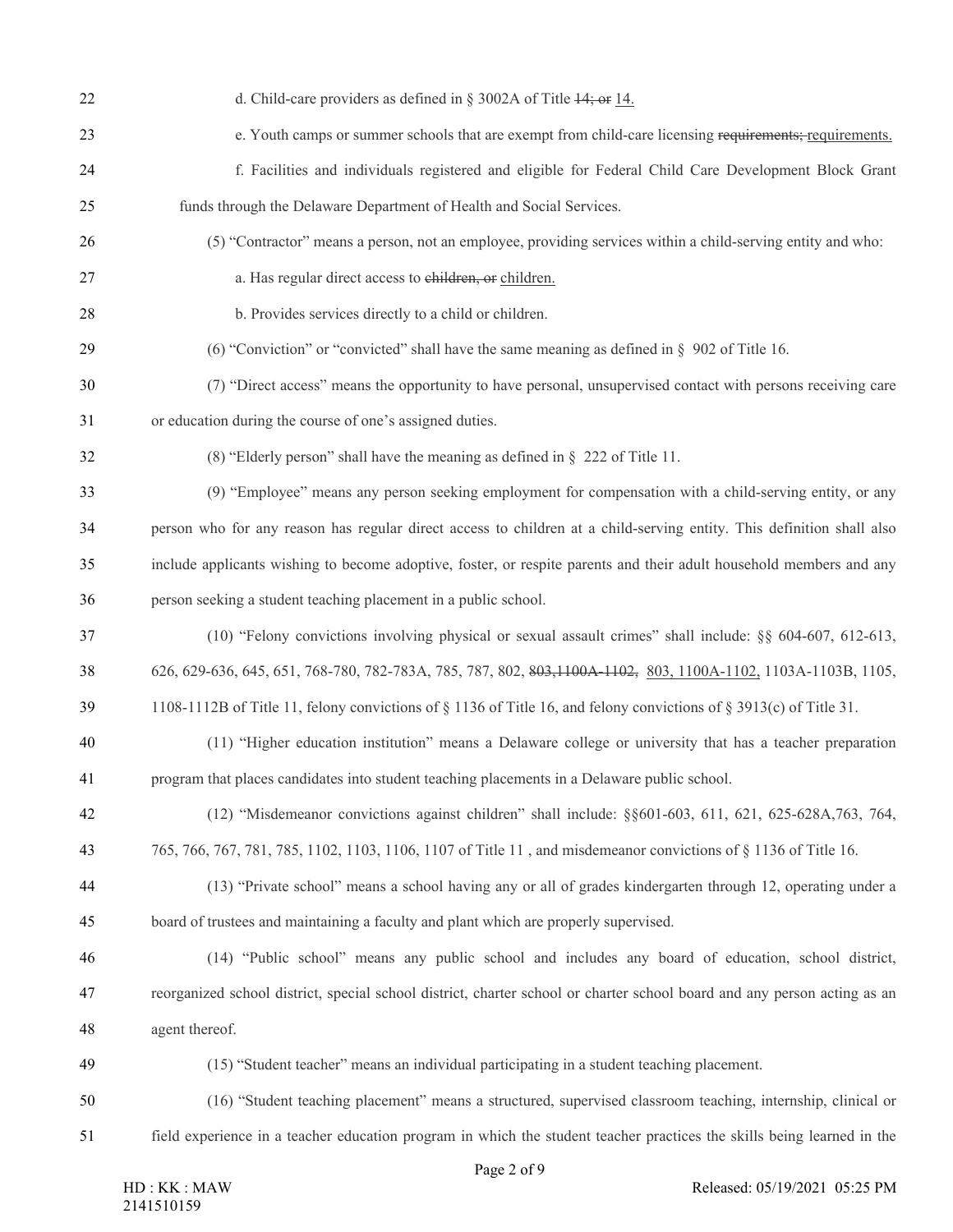teacher education program and gradually assumes increased responsibility for instruction, classroom management, and other related duties for a class of students in a local school district or charter school. These skills are practiced under the direct supervision of the certified teacher who has official responsibility for the class. Successful completion of a student teaching placement may be used to meet the requirements for an initial license set forth in § 1210 of Title 14.

 (17) "Volunteer" means a person providing volunteer services within a child-serving entity and who has regular direct access to children.

 (18) "Youth camp" means a child-serving entity having custody or control of 1 or more school-age children, unattended by parent or guardian, for the purpose of providing a program of recreational, athletic, educational and/or religious instruction or guidance and operates for up to 12 weeks for 3 or more hours per day, during the months of May through September or some portion thereof, or during holiday breaks in the course of a school year and is operated in a space or at a location other than a space or location subject to licensing pursuant to § 3004A of Title 14.

63 (c) Except as provided in paragraph  $(c)(4)$  of this section, all child-serving entities are required to obtain criminal and Child Protection Registry checks for prospective employees, volunteers and contractors.

 (1) The SBI shall furnish information pertaining to the identification and criminal history record of prospective employees, volunteers and contractors of child-serving entities, except as otherwise allowed or required, provided that the prospective employee, volunteer or contractor submits to a reasonable procedure established by standards set forth by the Superintendent of State Police to identify the person whose record is sought. Such procedure shall include the fingerprinting of the prospective employee, and the provision of such other information as may be necessary to obtain a report of the person's entire criminal history record from SBI and a report of the person's entire federal criminal history record pursuant to the FBI appropriation of Title II of Public Law 92-544. Notwithstanding any provision to the contrary, the information to be furnished by SBI shall include child sex abuser information. The Division of State Police shall be the intermediary for purposes of this section.

 (2) Any employer who is required to request a Child Protection Registry check under this section shall obtain a statement signed by the prospective employee, volunteer, or contractor wherein the person authorizes a full release for the employer to obtain the information provided pursuant to such a check. The DSCYF will process a Child Protection Registry check of the individual upon receipt of the above-mentioned statement which shall be attached to the request from the employer for the Child Protection Registry check.

 (3) Notwithstanding paragraph (c)(1) of this section, private schools and youth camps may choose to perform a name-based Delaware criminal background check for prospective employees, volunteers and contractors through the Delaware Justice Information System (DELJIS) and an out-of-state criminal record check using private, third-party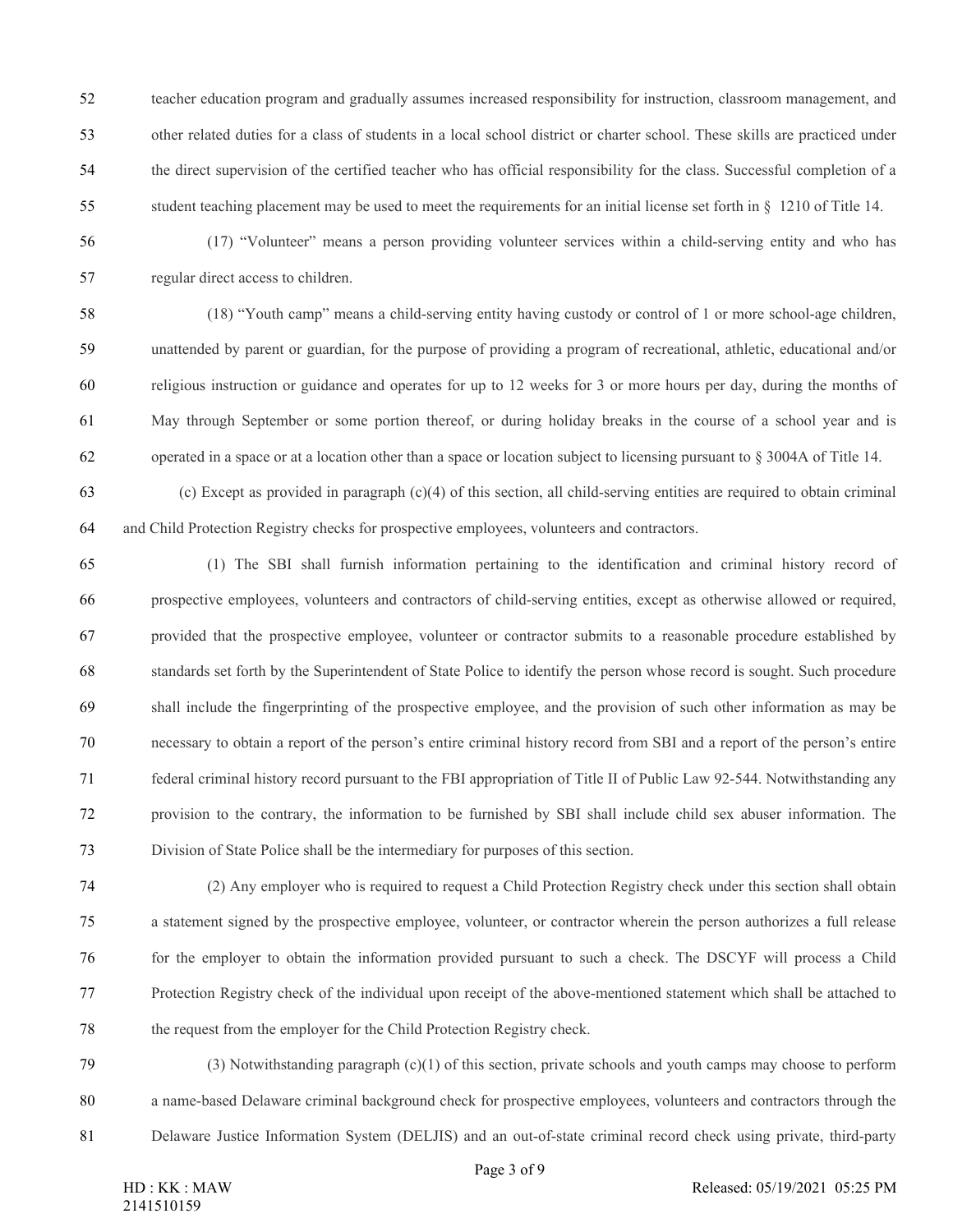providers of such checks, provided that any out-of-state criminal record check shall include a Social Security trace search and county-based criminal record search in the counties in which the individual has resided within the past 10 84 years. Such check shall be valid for a 5-year period. A private school and a youth camp directly operated by a private school may elect to request the identification and criminal history record, including an entire federal criminal history 86 and record, and a Child Protection Registry check, as provided for in paragraphs  $(c)(1)$  and  $(c)(2)$  of this section, for current or prospective employees, volunteers and contractors pursuant to the Adam Walsh Child Protection and Safety 88 Act of 2006 (Public Law 109-248). All requests under this paragraph must be fingerprint-based. The Superintendent of State Police is authorized to develop rules and procedures, including user agreements and consent forms, which entities 90 requesting records must follow and complete in order to obtain the records identified in paragraph (c)(1) and (c)(2) of this section.

 (4) Any private school, including youth camps directly operated by a private school, may choose not to 93 perform the background checks and Child Protection Registry checks described in paragraphs  $(c)(1)$  and  $(c)(2)$  of this section, provided that the private school or youth camp that is directly operated by the private school informs parents or guardians of the youth in attendance that the school or youth camp is not meeting minimum background check safety requirements for its staff members. The school or camp must obtain and retain for at least 1 year a signed acknowledgement of same from the parents or guardians.

- 98 (5) Costs associated with obtaining said criminal history information and Child Protection Registry 99 information shall be borne by the applicant, except for those designated in paragraph  $(b)(4)d$ . of this section, whose costs shall be borne by the State. Notwithstanding the foregoing, public schools may use funds other than state funds to pay for criminal background check costs and may enter into consortia of school districts to pay such costs for persons covered by this act who work in more than 1 school district during the course of a year.
- (6) All employees, volunteers and contractors shall inform their employer of any criminal conviction or entry on the Child Protection Registry which would lead to a prohibition pursuant to subsection (d) of this section.
- (7) Child-serving entities may conditionally hire an employee or volunteer or place a child, pending the determination of suitability for employment. If the information obtained from the background checks indicates that the individual is prohibited from employment pursuant to subsection (d) of this section, the person may not continue in employment and is subject to termination.

 (8) Any persons or organization whose primary concern is that of child welfare and care, which is not otherwise required to do so under the provisions of this section may voluntarily submit to the provisions of this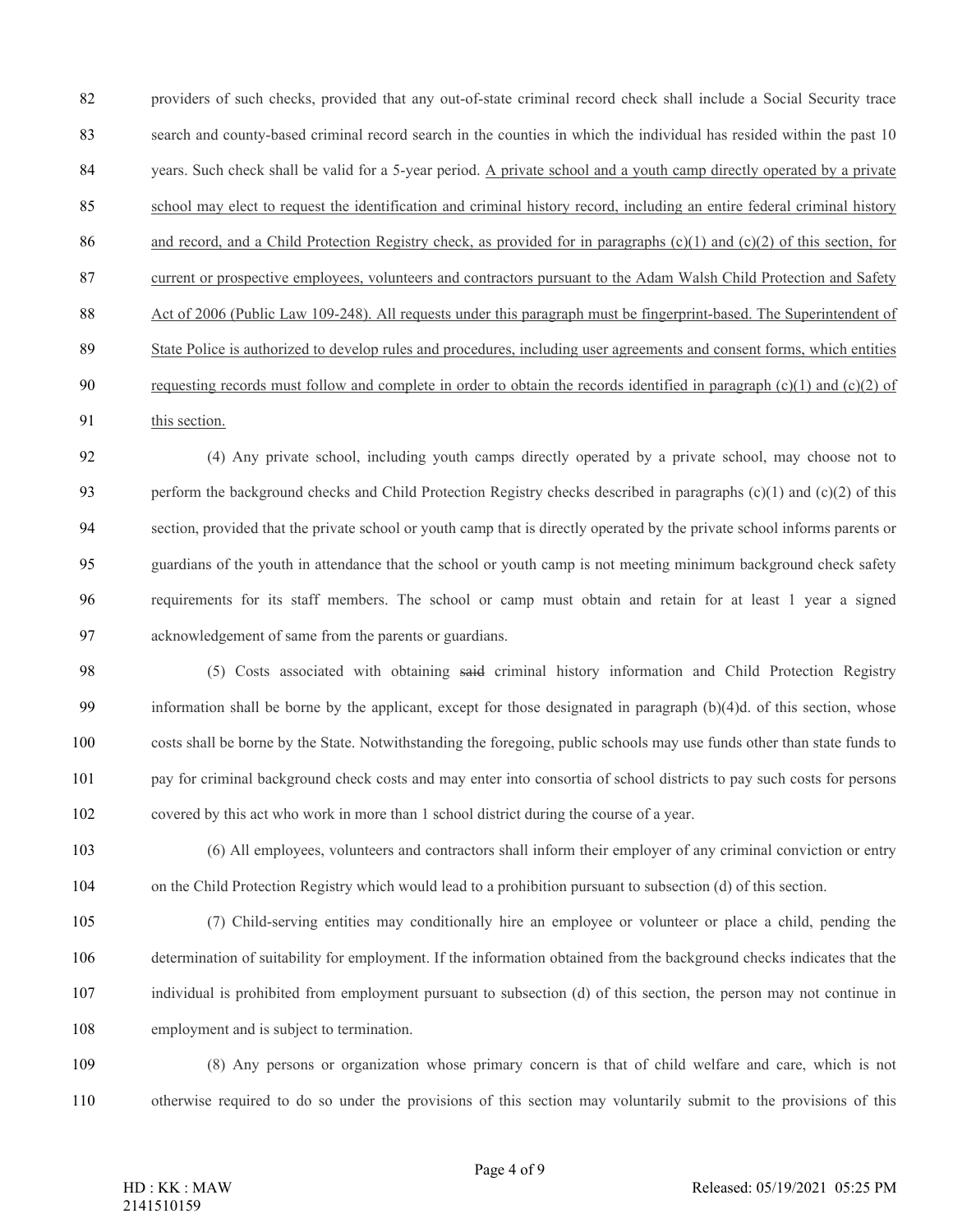subchapter at such person's or organization's expense pursuant to procedures established by the Superintendent of State Police.

 (9) The Superintendent of State Police is authorized to promulgate regulations governing the circumstances under which a background check may be re-used upon the written authorization of the individual upon whom a background check was conducted. The regulations permitting re-use must be limited in scope and address the relationship between the original purpose for which the background check was requested, the agency or agencies requesting re-use, the type of license, position of employment or benefit upon which use and re-use is predicated and 118 the application process. (d) *Prohibitions. —* (1) The following criminal convictions or entries on the Child Protection Registry shall

 prohibit an individual from being an employee, volunteer, or contractor for a child-serving entity for the amount of time indicated:

 a. Felony convictions involving physical or sexual assault crimes against a child, an adult who is impaired, or elderly person. Such convictions shall require a lifetime prohibition.

 b. Felony convictions involving physical or sexual assault crimes against another adult. Such prohibition 125 shall last for 10 years following the date of conviction.

126 c. Any other convictions for a violent felony as defined in § 4201(c) of Title 11 not already included 127 within the convictions subject to a lifetime or 10 year prohibition under paragraphs (d)(1)a. and b. of this section shall prohibit the individual for 7 years following the date of conviction, unless the felony is included within the crimes that can lead to entry on the Child Protection Registry pursuant to § 923 of Title 16, in which case the length of time for the prohibition shall be as provided in the Child Protection Registry regulations.

 d. Misdemeanor convictions against children. Such prohibitions shall last for 7 years following the date of conviction, unless the misdemeanor is included within the crimes that can lead to entry on the Child Protection Registry pursuant to § 923 of Title 16, in which case the length of time for the prohibition shall be as provided for in the Child Protection Registry regulations.

(2) If an individual has more than 1 prohibition, the higher level prohibition shall apply.

 (3) For any other criminal conviction that does not prohibit employment according to paragraph (d)(1) of this section, the child-serving entity may set forth job-related prohibitions for employees, contractors, and volunteers 138 considering number and types of offenses, their recency time since the offense was committed, the individual's criminal record since the offenses, and the responsibilities of the position which the individual has obtained or is 140 seeking to obtain, provided that such prohibitions are not otherwise prohibited by law. unlawful.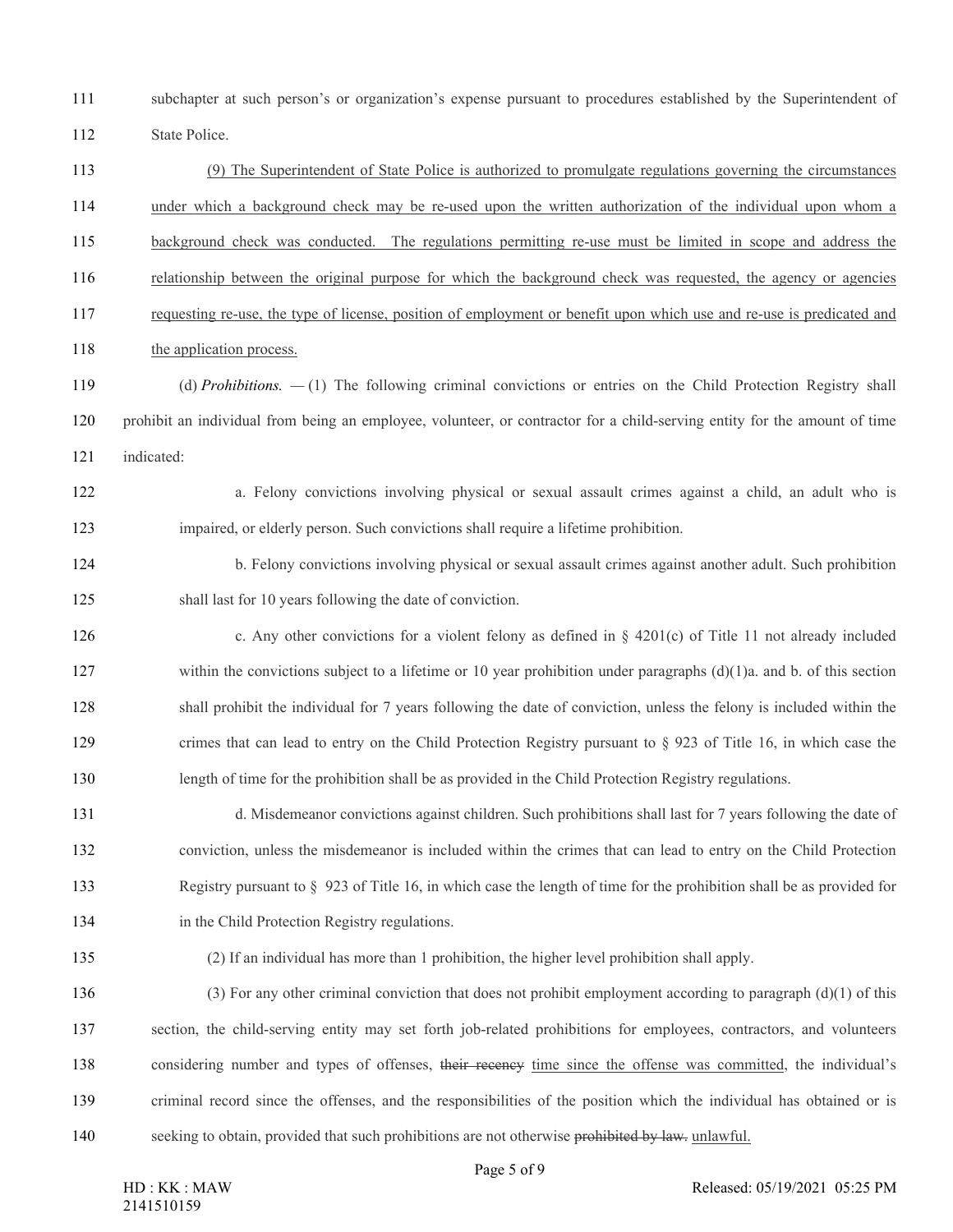- 141 (4) The child-serving entity may prohibit employment for longer than that set out in paragraph (d)(1) of this 142 section for those crimes that are prohibited and are job-related. The prohibition must not be shorter than the time 143 proscribed in paragraph (d)(1) of this section, provided such time restrictions are not otherwise prohibited by law.
- 

144 (e) Upon completion of the criminal background and Child Protection Registry checks:

145 (1) Where the child-serving entity is a public or private school or the Department of Education:

146 a. The SBI shall provide the criminal background information and DSCYF shall provide the Child 147 Protection Registry check information to the individual and the employing school, or district, or the Department of 148 Education which shall determine whether the individual is prohibited from being employed by the school, or 149 district, or the Department of Education pursuant to subsection (d) of this section. If the individual is not 150 prohibited from employment by subsection (d) of this section but the individual has a criminal conviction or is on 151 the Child Protection Registry, the school, or district, or the Department of Education shall make a determination 152 regarding suitability for employment using the factors in paragraph (d)(3) of this section. Information obtained 153 under this subsection is confidential and may only be disclosed to the chief school officer or head of school and 154 the chief personnel officer of the school and 1 person in each school who shall be designated to assist in the 155 processing of criminal background checks, receive training in confidentiality and be required to sign an agreement 156 to keep such information confidential.

- 157 b. Upon making its determination of suitability, the public school, district or the Department of 158 Education shall forward the determination to the person seeking employment. If a determination is made to deny 159 the person from employment based on the criminal history of the person, the person shall have an opportunity to 160 appeal to the chief school officer and/or head of school or designee for reconsideration.
- 

161 c. In the case of a student teacher:

162 1. The SBI shall provide the criminal background information and DSCYF shall provide the Child 163 Protection Registry check information to the individual and to the Higher Education Institution identified by 164 the individual, through the Administrator of Educator Preparation Program. The Higher Education Institution 165 shall determine whether the individual is prohibited from being employed pursuant to subsection (d) of this 166 section and shall send a copy of the complete criminal background check and Child Protection Registry check 167 information to the district superintendent or charter school director of the Delaware school district or charter 168 school considering the person as a candidate for a student teaching position. If the individual is not prohibited 169 from employment by subsection (d) of this section but the individual has a criminal conviction or is or has 170 been on the Child Protection Registry, the school or district shall make a determination regarding suitability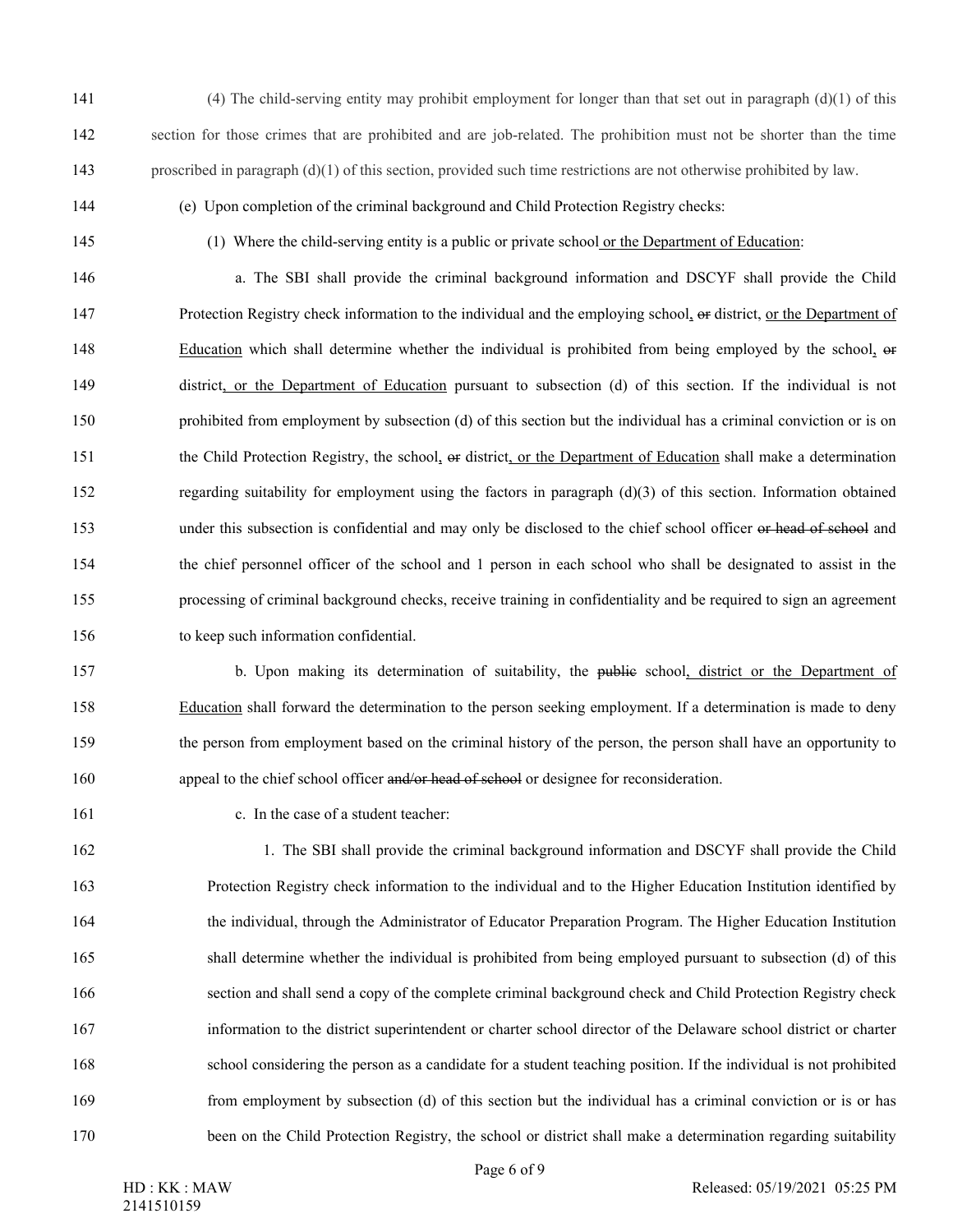- 171 for employment using the factors in paragraph (d)(3) of this section. Information obtained under this 172 subsection is confidential and may only be disclosed to the chief school officer or head of school and the chief 173 personnel officer of the school, and 1 person in each school who shall be designated to assist in the processing 174 of criminal background checks, receive training in confidentiality and be required to sign an agreement to 175 keep such information confidential.
- 176 2. Upon making its determination of suitability, the public school shall forward the determination to 177 the administrator of educator preparation program of the designated higher education institution.
- 178 d. The SBI and the DELJIS shall continue to provide all subsequent Delaware criminal history of the 179 individual as it becomes available to those designated to receive the original criminal background information 180 under subsection (e)(1) of this section and the Department of Education. If the "Rap Back System" as defined by  $\S$ 181 8502(13) of Title 11 is available to the SBI, it shall provide all subsequent criminal history record information 182 available through the Rap Back System.
- 183 (2) Where the child-serving entity is DSCYF, a residential child-care facility under contract to or operated 184 directly by DSCYF, or where the individual is applying to become an adoptive, foster or respite parent, SBI shall 185 provide the criminal background information to DSCYF and DSCYF shall perform the Child Protection Registry 186 check. DSCYF shall determine whether or not the individual is prohibited based on the results of the criminal 187 background and Child Protection Registry checks. DSCYF may, by regulation, set forth criteria for unsuitability for its 188 employees, contractors, volunteers, residential child-care employees, individuals applying to become an adoptive, 189 foster or respite parent. These criteria shall relate to criminal history information and other information in addition to 190 that set forth above. Such criteria and information shall be reasonably related to the prevention of child abuse. Upon 191 making its determination, the DSCYF shall forward the determination to the applicant and the employer. Any adverse 192 judgment affecting the applicant may be reviewed subject to regulations promulgated by DSCYF. The State Bureau of 193 Identification may release all subsequent criminal history to DSCYF. The SBI and the DELJIS shall continue to 194 provide all subsequent Delaware criminal history of the individual as it becomes available to DSCYF. If the "Rap Back 195 System" as defined by § 8502(13) of Title 11 is available to the SBI, it shall provide all subsequent criminal history 196 record information available through the Rap Back System. 197 (3) Where the child-serving entity is a child-care provider, facility receiving Federal Child Care Development
- 198 Block Grant funds, or a Youth Camp, SBI shall provide the criminal background information to DSCYF, and DSCYF 199 shall perform the Child Protection Registry check. DSCYF shall determine whether or not the individual is prohibited 200 by subsection (d) of this section based on the results of the criminal background and Child Protection Registry checks.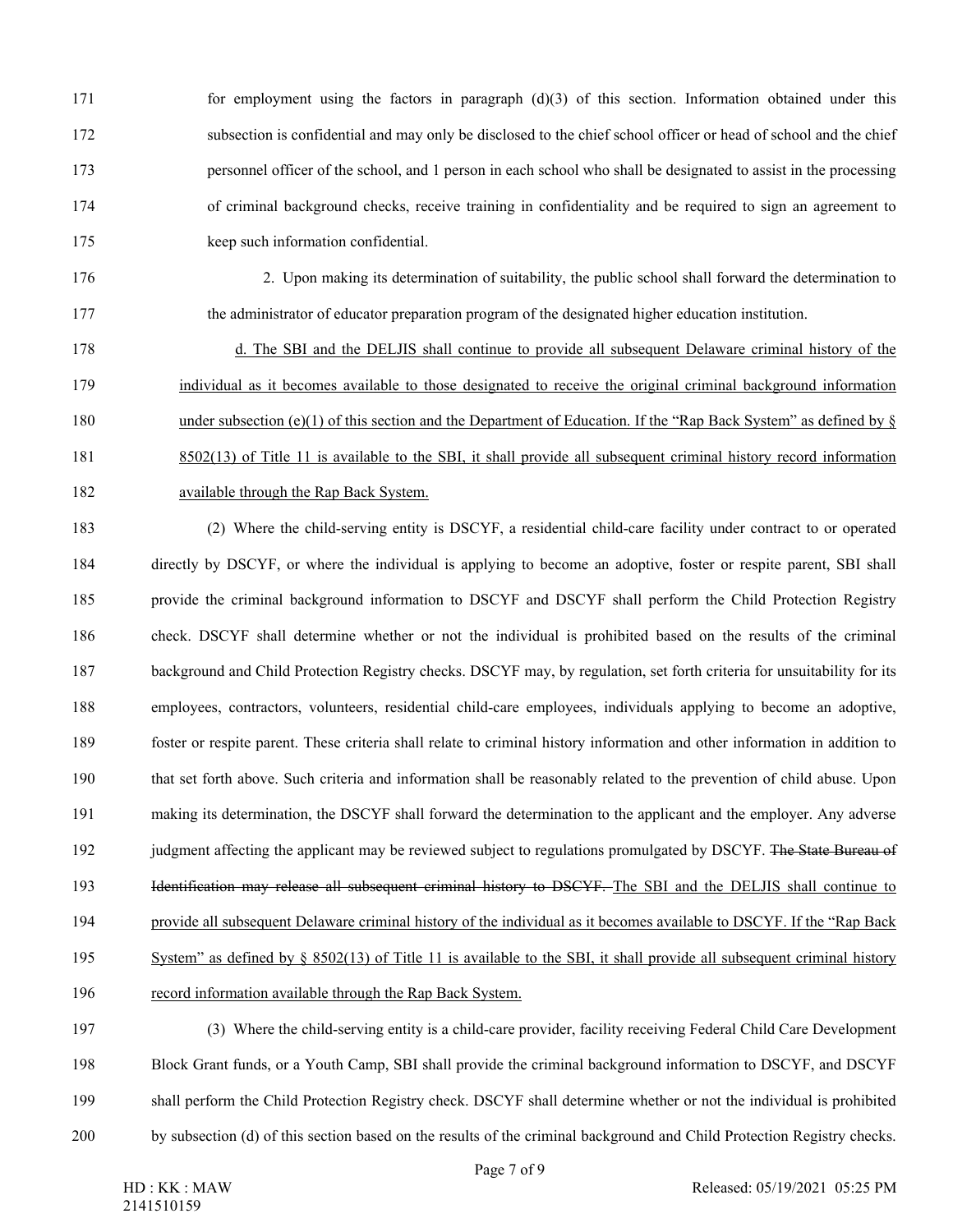201 If the applicant has a criminal conviction or is on the Child Protection Registry but is not prohibited from employment 202 pursuant to paragraph (d)(1) of this section, DSCYF will assess the background check information and make a 203 determination of suitability based upon factors set forth by DSCYF regulation consistent with paragraph (d)(3) of this 204 section. If an applicant is determined unsuitable by DSCYF, the employer shall be informed. The employer shall make 205 the final determination of whether or not to employ the individual. Notwithstanding the above, if the employer is a 206 family child-care provider, DSCYF shall make the final decision based on the criteria established by regulations. If an 207 applicant is determined unsuitable by DSCYF, the applicant and employer shall be informed. Any adverse judgment 208 affecting the applicant shall be reviewed subject to regulations promulgated by the DSCYF. SBI may release all 209 subsequent criminal history to DSCYF. The SBI and the DELJIS shall continue to provide all subsequent Delaware 210 criminal history of the individual as it becomes available to DSCYF. If the "Rap Back System" as defined by § 211 8502(13) of Title 11 is available to the SBI, it shall provide all subsequent criminal history record information 212 available through the Rap Back System.

213 (4) Where the child-serving entity is a private school or youth camp that chooses to perform background 214 checks using the method using either of the methods permitted in paragraph (c)(3) of this section, DELJIS shall 215 perform a name-based criminal check based on the identifying information provided by the private school or youth 216 camp. camp, or the SBI shall perform a finger-print based criminal history record check under paragraph  $(c)(1)$  of this 217 section. If the individual is found to have a criminal background that would make them prohibited for employment, 218 DELJIS or the SBI shall so inform the employer. If the individual's background would not make them prohibited from 219 employment, then DELJIS or the SBI shall forward the information to DSCYF, which shall perform a check of the 220 Child Protection Registry. DSCYF shall determine whether or not the individual is prohibited based on the results of 221 the Child Protection Registry check. The SBI, the DELJIS and the DSCYF shall continue to provide all subsequent 222 Delaware criminal history of the individual as it becomes available to those designated to receive the original criminal 223 background information under subsection (e)(1) of this section. If the "Rap Back System" as defined by  $\S$  8502(13) of 224 Title 11 is available to the SBI, it shall provide all subsequent criminal history record information available through the

225 Rap Back System.

## **SYNOPSIS**

This Act provides a means by which private schools and youth camps operated by private schools can obtain criminal background checks for potential employees and volunteers under the auspices of the Adam Walsh Child Protection and Safety Act of 2006 (Public Law 109-248) and authorizes the SBI and DELJIS to provide Delaware criminal history information subsequent to the original background check without the requirement of a new criminal background check. When the federal "rap back system" becomes available, the SBI may provide subsequent federal criminal history information for individuals who have had a background check performed. This Act also authorizes the Superintendent of State Police to promulgate regulations that would permit, in limited circumstances, re-use of a criminal background check.